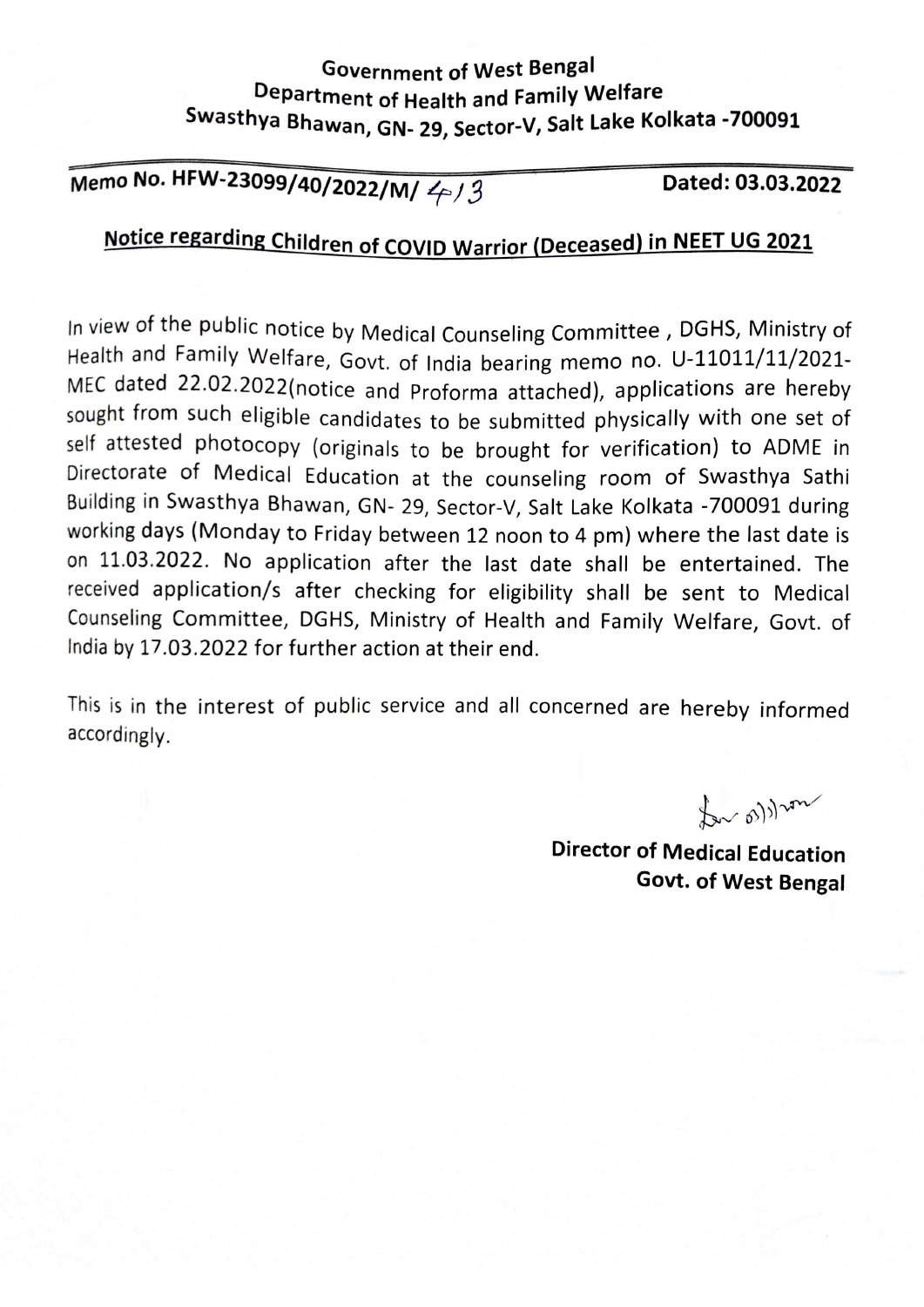

GOVERNMENT OF INDIA DIRECTORATE GENERAL OF HEALTH SERVICES NIRMAN BHAWAN, NEW DELHI BHAWAN, NEW DELHI-110108

### F. No. U-11011/11/2021-MEC

MEC **Dated: 22.02.2022** 

## NOTICE FOR CHILDREN OF COVID WARRIOR

Dear Candidate,

It is for the information to all the candidates, who have appeared and<br>ed for NEET examination conducted by the National Testing Agency (NTA)<br>a academic year 2021, that Ministry of Health and Family Welfare have<br>d to allot qualified for NEET examination conducted by the National Testing Agency (NTA) qualified for NEET examination conducted by the National Testing Agency (NTA)<br>for the academic year 2021, that Ministry of Health and Family Welfare have decided to allot 5(five) MBBS Seats to Children of COVID Warriors (Deceased) decided to allot 5(five) MBBS Seats to Children of COVID Warriors (Deceased)<br>this year also as was done last year. Medical Counselling Committee, Directorate General of Health Services invites applications from interested and eligible Children General of Health Services invites applications from interested and eligible Children<br>of "COVID Warriors (Deceased)" through respective Directorate of Medical Education (DME)/ Directorate Health Services (DHS) of their domicile states. this year also as was done last year. Medical Counselling Committee, Directorate<br>
General of Health Services invites applications from interested and eligible Children<br>
of "COVID Warriors (Deceased)" through respective Dir

The applications, filled in the Format appended below, along with all supporting documents, duly certified by respective Directorate of Medical Education (DME)/ Directorate Health Services (DHS), should be submitted to respective DME/DHS who will then forward to MCC for allotment as per NEET Merit. tive DME/DHS who will then forward to MCC for allotment as per NEET<br>Kindly note that duly filled applications of candidates forwarded by DME/ pplications, filled in the Format appended below, along with all<br>documents, duly certified by respective Directorate of Medical<br>DME)/ Directorate Health Services (DHS), should be submitted to

DHS of respective states only will be accepted. Direct applications sent to MCC of DGHS will not be entertained.

The Applications should reach the office of MCC of DGHS by  $17<sup>th</sup>$  March, 2022.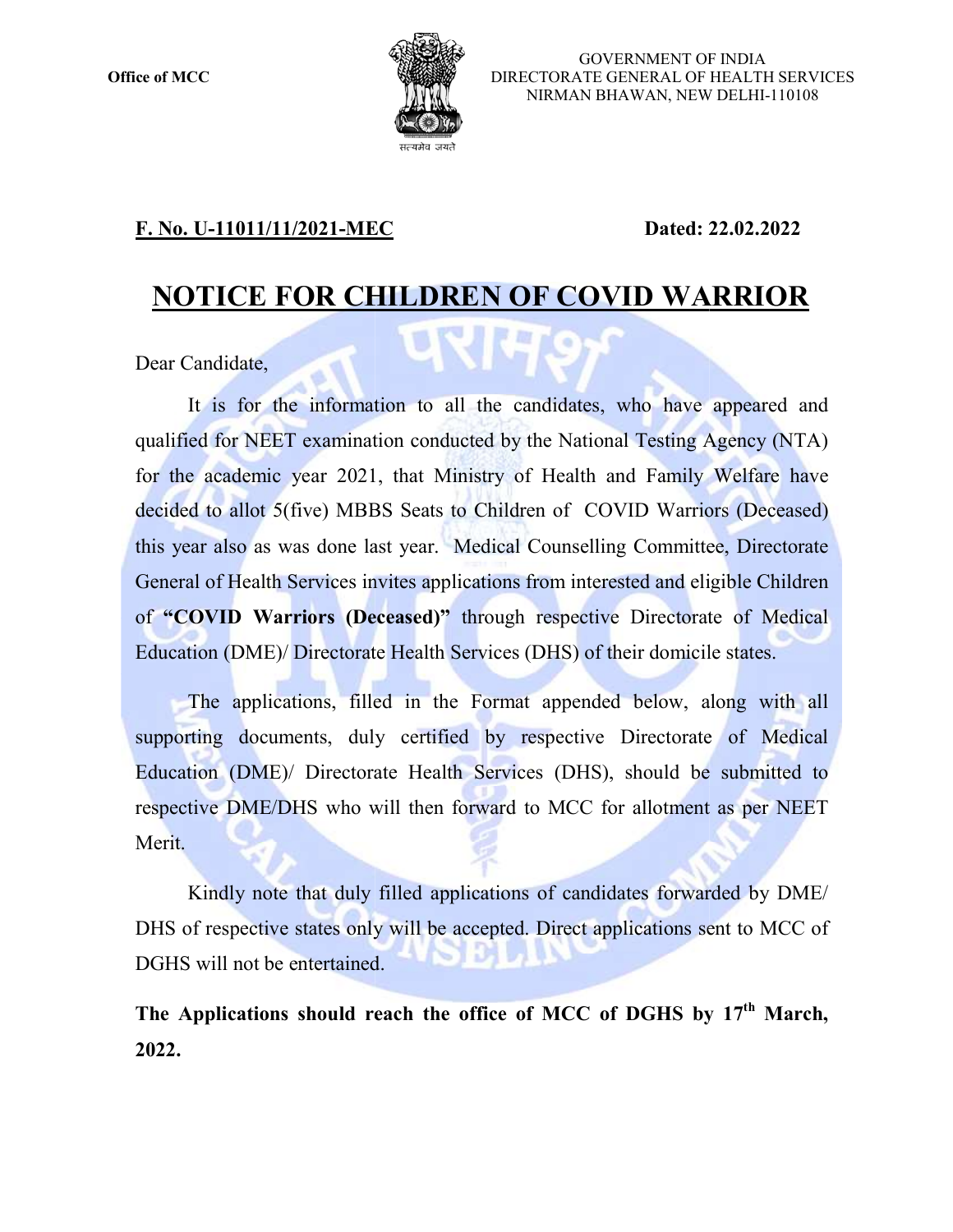#### Terms & Conditions for eligibility:

a) Definition of COVID Warrior: As defined by the Ministry of Health & FW vide their OM dated 18.11.2020 and 23.11.2020, which is quoted below:

"Covid Warriors means Public healthcare providers including community health workers, who may have to be in direct contact and care of COVID-19 patients and who may be at risk of being impacted by this. Private hospital staff and retired/volunteer/local urban bodies/contractual/daily wage/ad-hoc/outsourced staff requisitioned by States/Central hospitals/autonomous hospitals of Central/States/UTs, AIIMS and INIs/Hospitals of Central Ministries drafted for COVID-19 related responsibilities are also included."

- b) Only NEET Qualified and eligible wards of COVID Warriors (Deceased) to be considered
- c) Nominations/ Applications to be routed through respective Director Medical Education/ Director of Health Services of concerned State/UT after scrutiny about their eligibility;
- d) Candidates are required to state their preference of medical colleges where one seat in each college is made available for the academic year 2021. The names of the colleges are:
	- (i) Lady Hardinge Medical College, New Delhi (for Girls only),
	- (ii) NSCB Medical College, Jabalpur, MP
	- (iii) JLN Medical College, Ajmer, Rajasthan
	- (iv) Medical College, Alapuzha, Kerala
	- (v) Late Sh. Lakhiram Memorial Govt. Medical College, Raigarh, **Chhattisgarh**
- e) Director, Medical Education of all States are requested to give wide publicity through their websites/local Newspapers for these Central Pool Seats.

UNSELING

This issues with the approval of competent authority.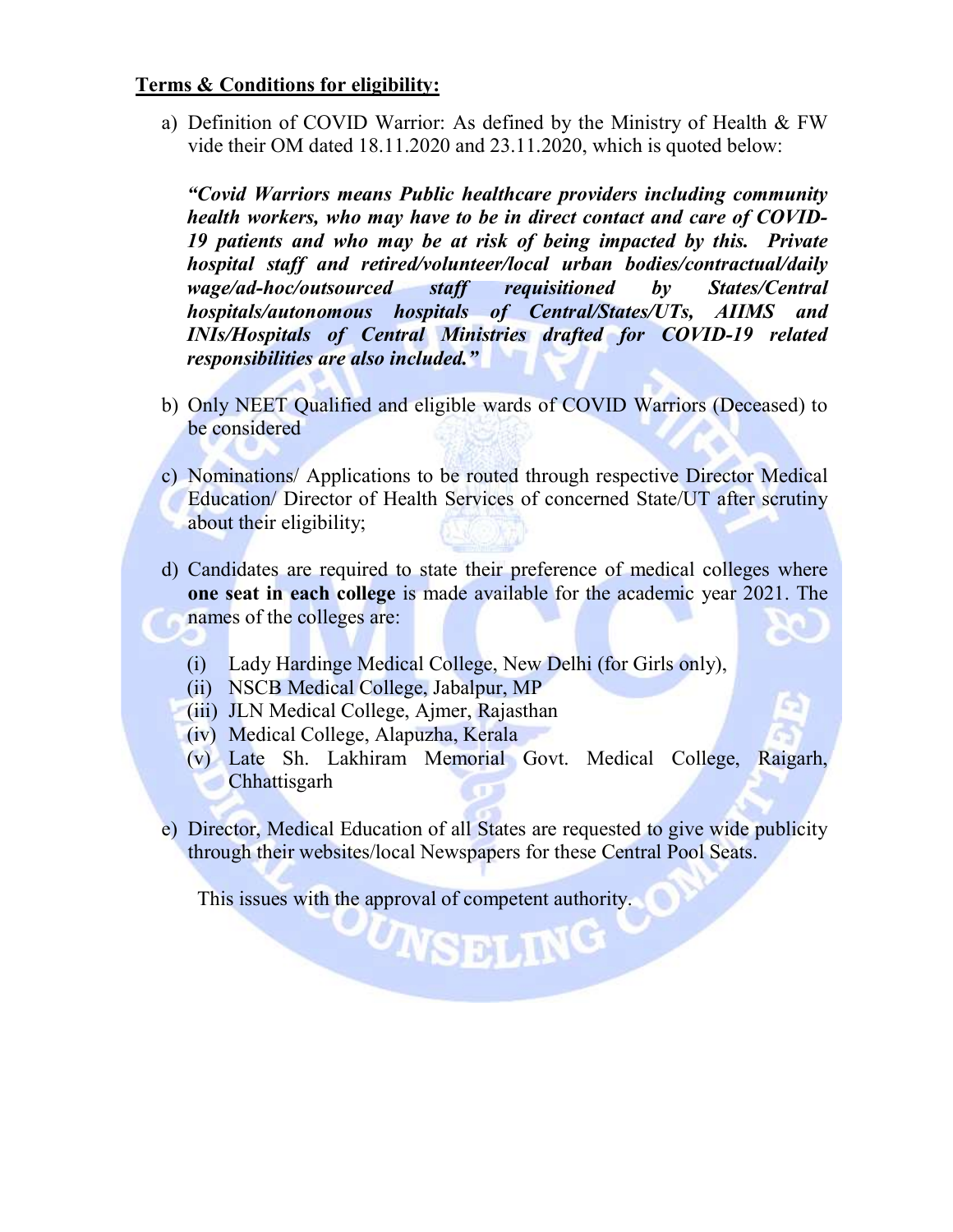#### Dte. General of Health Services Medical Counselling Committee Central Pool MBBS Seats under MoHFW for wards of Covid Warriors (Deceased)

#### Format for submission of Application for allotment of Central Pool MBBS Seats under MoHFW for wards of Covid Warriors(Deceased)

| $\mathbf{1}$ . | Candidate's Name:                        |  |
|----------------|------------------------------------------|--|
| 2.             | Relationship with Covid Warrior:         |  |
| 3.             | Father's/Mother's Name                   |  |
| 4.             | Gender:                                  |  |
| 5.             | <b>NEET All India Rank:</b>              |  |
| 6.             | <b>NEET Roll Number:</b>                 |  |
| 7.             | Choices of Colleges in order of          |  |
|                | Preference:                              |  |
|                |                                          |  |
|                |                                          |  |
|                |                                          |  |
|                |                                          |  |
| 8.             | <b>Adhaar Card Number:</b>               |  |
| 9.             | Medical Report:                          |  |
| 10.            | Death Certificate:                       |  |
| 11.            | Covid Insurance Scheme Number, if        |  |
|                | any:                                     |  |
| 12.            | State authority certifying the COVID     |  |
|                | Warrior Sacrificed his/her life fighting |  |
|                | the pandemic on duty in                  |  |
|                | and is eligible for Nomination to Covid  |  |
|                | Warrior Central Pool Quota.              |  |
| 13.            |                                          |  |
|                | Signature of Candidate:                  |  |
|                |                                          |  |